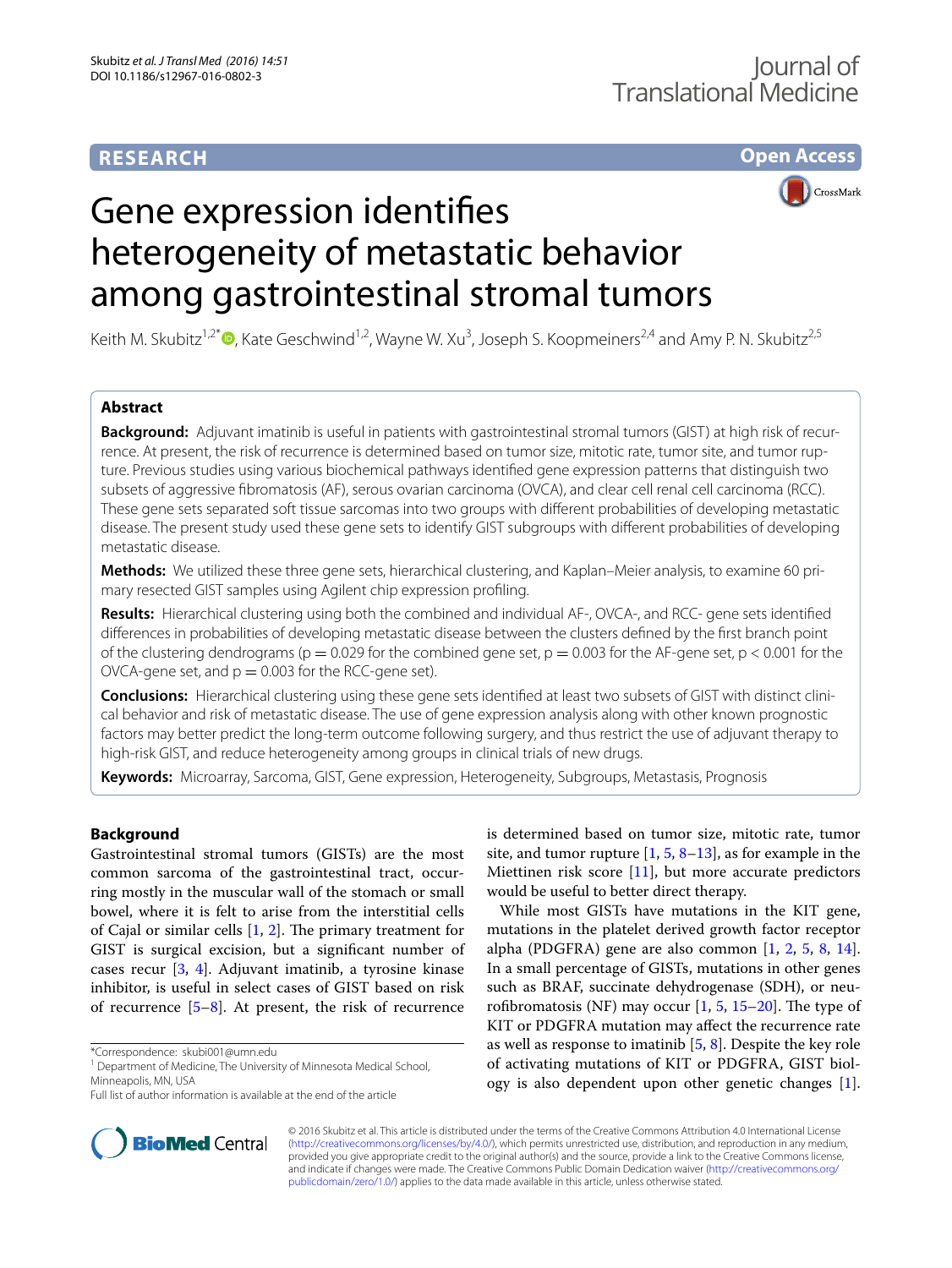Cases of KIT-mutant GIST have been reported that present with coexisting downstream mutations [\[5](#page-5-4), [8,](#page-6-0) [21](#page-6-6), [22](#page-6-7)].

Gene expression patterns have been used to predict the development of metastases in soft tissue sarcoma [[23–](#page-6-8) [26\]](#page-6-9). Differences in the gene expression profiles of GISTs with different KIT- or PDGFRA-mutant tumors have been reported [\[27](#page-6-10), [28](#page-6-11)], and several recent studies have explored the use of gene expression patterns to predict recurrence rate of GIST [\[29](#page-6-12)[–35](#page-6-13)].

In previously published studies using various biochemical pathways, we derived gene expression profiles that identified two subgroups of aggressive fibromatosis (AF-gene set), ovarian carcinomas (OVCA-gene set), and clear cell renal cell carcinomas (RCC-gene set) [[36](#page-6-14)[–39](#page-6-15)]. We previously used a gene set derived from these three studies to separate 73 high grade soft tissue sarcoma into 2 or 4 groups with different propensities of metastasis [[25\]](#page-6-16). In an independent study, these gene sets were used to separate 309 high-grade soft tissue sarcoma into 2 or 4 groups with different propensity of metastasis [\[26\]](#page-6-9).

In the present study, we utilized our three gene sets to examine a group of 60 GISTs using Agilent chip based expression profiling [\[33](#page-6-17)]. These gene sets successfully separated the GIST samples into subsets with different probabilities of developing disease recurrence, and may be useful to better predict who would benefit from adjuvant imatinib.

## **Methods**

## **Samples**

Sixty primary tumor samples were obtained from patients who had surgical resection of a GIST, and patients were followed without treatment until tumors recurred as previously described [\[33\]](#page-6-17). Frozen samples from resected primary GISTs untreated until tumor recurrence were selected from the European GIST database CONTICAG-IST [\(http://www.conticagist.org\)](http://www.conticagist.org). According to French law at the time of the study, experiments were performed in agreement with the Bioethics Law 2004 800 and the Ethics Charter from the National Institute of Cancer; all subjects signed a non-opposition statement for research use of their sample. Total RNA was extracted from each frozen tumor sample, and analyzed on Agilent Whole human 44K Genome Oligo Array (Agilent Technologies) as previously described [\[33](#page-6-17)]. Patient characteristics were previously described [\[33](#page-6-17)]. These data were kindly provided by Dr. F. Chibon, Institute Bergonie, Bordeaux, France.

## **Gene sets**

Three different previously described gene sets with limited overlap were used: the AF-gene set, OVCA-gene set, and RCC-gene set. These gene sets consist of 161, 173, and 138 known genes respectively [[36](#page-6-14)[–39](#page-6-15)]. The AF-gene set and RCC-gene set distinguished between two subgroups of AF samples and RCC samples, respectively. The OVCA-gene set distinguished borderline from invasive serous OVCA. These three gene sets were pooled resulting in a combined gene set.

## **Hierarchical clustering and fold‑change analysis**

The AF-, OVCA-, and RCC-gene sets were used individually or combined, to cluster the 60 primary GIST samples. For clustering, genes were median centered, normalized, and then clustered by complete hierarchical clustering using uncentered correlation with Eisen clustering software [[40\]](#page-6-18) and viewed using the TreeView software ([http://www.rana.lbl.gov\)](http://www.rana.lbl.gov) [\[41](#page-6-19)].

## **Analysis of time to metastasis**

For each data set, we used the Kaplan–Meier (K-M) method to calculate metastasis-free survival probabilities, and cumulative probabilities of metastasis (one minus survival probabilities) at critical time points (2, 4, 6, and 8 years). p values were calculated by using the logrank test for comparing different groups. p values  $\leq 0.05$ were considered statistically significant. Analyses were performed in R version 3.0.1 [\[42](#page-6-20)].

## **Results**

## **Analysis of GIST samples using the individual AF‑, OVCA‑, and RCC‑gene sets**

We analyzed 60 GIST samples with the individual AF-, RCC-, and OVCA-probe sets; patient characteristics have been previously reported [\[23](#page-6-8)]. Hierarchical clustering of the GIST samples using each individual gene set (Additional file [1:](#page-5-5) Figure S1) identified differences in time to metastasis when the GIST samples were analyzed as two groups defined by the first branch point of the clustering. For the AF-gene set, the probability of not developing metastases by 6 years in Group B was 0.54 while none of the patients in Group A recurred (Fig. [1a](#page-2-0); Table [1A](#page-3-0),  $p = 0.003$ ). For the OVCA-gene set, the probability of not developing metastases at 6 years was 0.20 in Group B vs 0.97 in group A (Fig. [1](#page-2-0)b; Table [1B](#page-3-0),  $p < 0.001$ ). For the RCC-gene set, the probability of not developing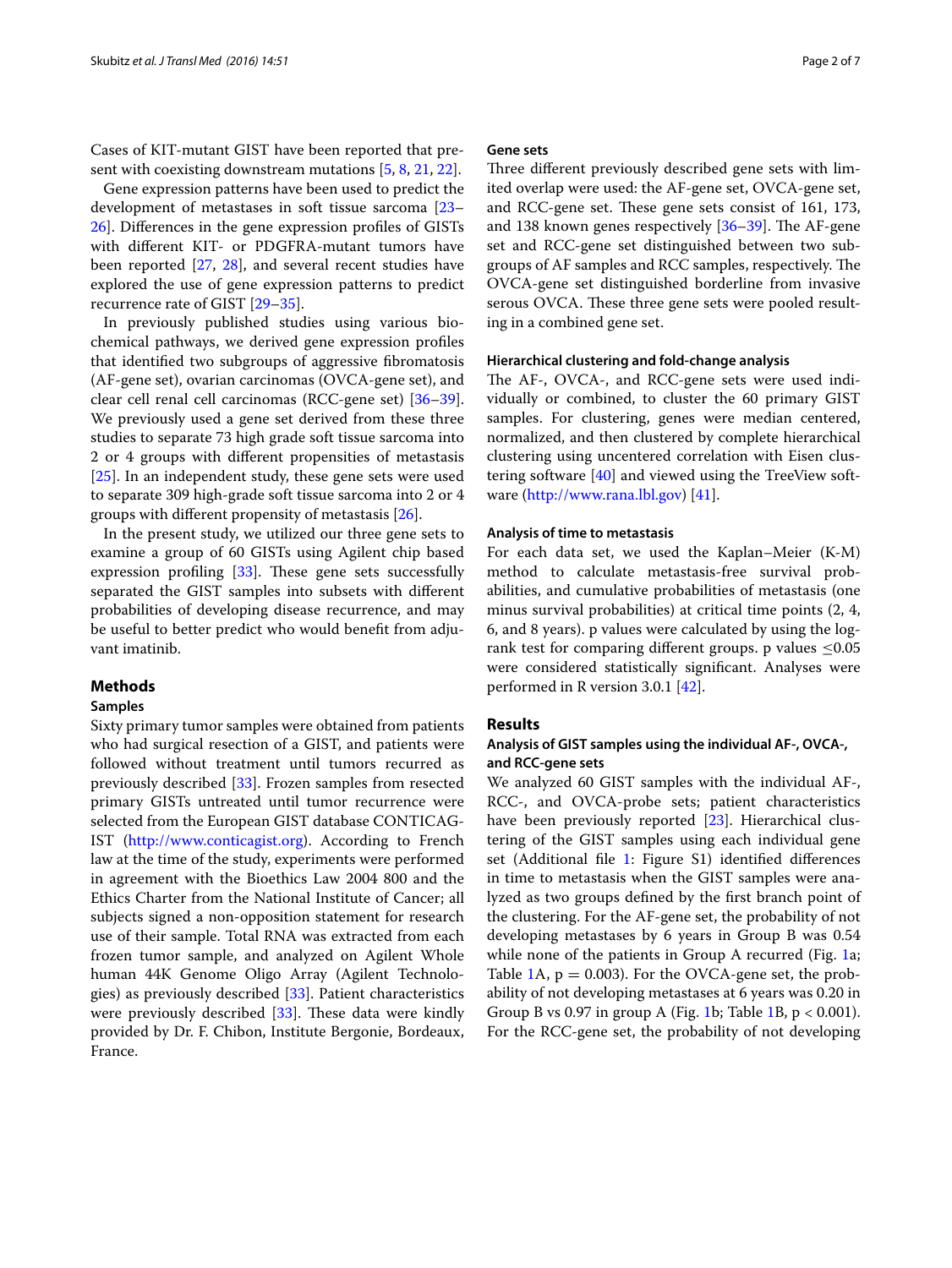



<span id="page-2-0"></span>metastases at 6 years was 0.46 for Group B and 0.90 for Group A (Fig. [1](#page-2-0)c; Table [1C](#page-3-0),  $p = 0.003$ ).

## **Analysis of GIST samples using the combined gene set**

Hierarchical clustering of the GIST samples was also performed using the combined gene set (AF-gene set, OVCA-gene set, and RCC-gene set) (Fig. [1](#page-2-0)d). Kaplan– Meier analysis was performed using the two sample sets defined by the first branch point. The probability of not developing a metastasis by 6 years was 0.59 for Group B, while none recurred in Group A (Fig. [1d](#page-2-0); Table [1](#page-3-0)D,  $p = 0.029$ ). In Group B, clustering was evident between two subgroups of sufficient sample size to analyze independently (Fig. [2\)](#page-3-1). The probability of not developing a recurrence by 6 years was 0.39 for Group B2, while none of the patients in Group A or Group B1 recurred (Fig. [1e](#page-2-0); Table [1](#page-3-0)E,  $p < 0.001$  for comparisons between each of the 3 sets). We also grouped the samples into 2 groups defined as "good prognosis" or "poor prognosis". Samples were defined as "good" prognosis if they were in Group A in the clustering by at least 2 of the 3 gene sets (AF-, OVCA-, or RCC;  $n = 30$ ). The probability of not developing a metastasis by 6 years was 0.40 for the "poor" prognosis group, while none of the patients in the "good" prognosis group recurred (Fig. [1f](#page-2-0); Table [1F](#page-3-0), p < 0.001).

## **Effect of Miettinen risk score on probability of developing recurrence**

As some prognostic criteria correlate with recurrence of GIST, we questioned whether this scoring method might be improved by combining it with our clustering patterns. When the GIST samples were analyzed according to Miettinen risk status  $[11]$ , none of the 29 patients in the low or very low risk groups recurred, yet 16 of 31 patients who scored in the high- or intermediaterisk score by Miettinen risk also did not recur (Fig. [3a](#page-4-0); Table [2](#page-5-6)A).

We went back to the hierarchical clustering performed with each of the gene sets in Fig. [1](#page-2-0) to determine where these 31 patients with high- and intermediate-risk from the Miettinen score had been grouped, i.e. were they in Group A (good prognosis) or Group B (bad prognosis) (Fig. [1a](#page-2-0)–d). The probability of no metastasis for these 31 patients is shown in Fig. [3b](#page-4-0)–e and Table [2.](#page-5-6) Of interest is the finding that many of the 31 patients who were classified as high- or intermediate-risk by the Miettinen score were grouped as good prognosis using our gene sets and did not recur. The rate of recurrence in the "good risk" group was 0 % (0/8) for the AF-gene set, 14 % (2/14) for the OVCA-gene set,  $18 \% (3/17)$  for the RCC-gene set, and 0 % (0/5) for the pooled-gene set. Interestingly, among the "good" groups of high- and intermediate-risk samples defined by the AF-gene set, 0/3 high-risk and 0/5 intermediate-risk tumors recurred; 1/5 high- and 1/9 intermediate-risk tumors recurred in the "good" group identified by clustering with the OVCA-gene set, and 2/7 high- and 1/7 intermediate-risk tumors recurred when clustered with the RCC-gene set. Among the "bad"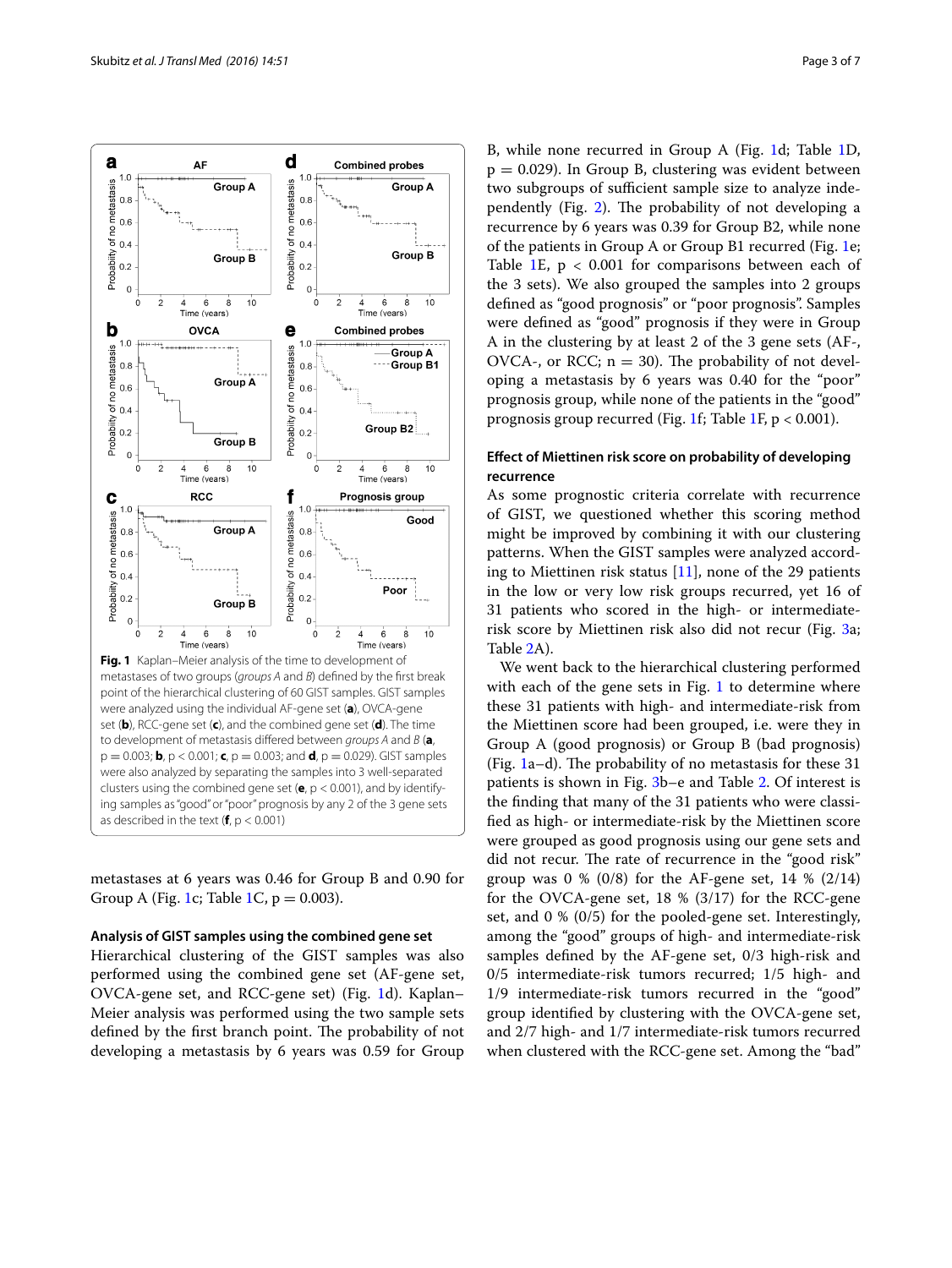<span id="page-3-0"></span>**Table 1 Probability (95 % CI) of no metastasis as a function of time**

| Time (years)         | $\overline{2}$                                                                      | 4                   | 6                   | 8                   | <b>HR</b>        |
|----------------------|-------------------------------------------------------------------------------------|---------------------|---------------------|---------------------|------------------|
|                      | A. Two sample subsets defined by the AF-gene set in Fig. 1a ( $p = 0.003$ )         |                     |                     |                     |                  |
| Group A, $n = 21$    | NR.                                                                                 | <b>NR</b>           | <b>NR</b>           | <b>NR</b>           | Reference group  |
| Group B, $n = 39$    | $0.76(0.63 - 0.91)$                                                                 | $0.60(0.45 - 0.81)$ | $0.54(0.38 - 0.78)$ | $0.54(0.38 - 0.78)$ | <b>NE</b>        |
|                      | B. Two sample subsets defined by the OVCA-gene set in Fig. 1b ( $p < 0.001$ )       |                     |                     |                     |                  |
| Group A, $n = 18$    | <b>NR</b>                                                                           | $0.97(0.91 - 1.00)$ | $0.97(0.91 - 1.00)$ | $0.97(0.91 - 1.00)$ | Reference group  |
| Group B, $n = 42$    | $0.53(0.34 - 0.81)$                                                                 | $0.28(0.12 - 0.67)$ | $0.19(0.06 - 0.61)$ | $0.19(0.06 - 0.61)$ | 38.7 (5.0-296.9) |
|                      | C. Two sample subsets defined by the RCC-gene set in Fig. 1c ( $p = 0.003$ )        |                     |                     |                     |                  |
| Group A, $n = 35$    | $0.94(0.86 - 1.00)$                                                                 | $0.90(0.80 - 1.00)$ | $0.90(0.80 - 1.00)$ | $0.90(0.80 - 1.00)$ | Reference group  |
| Group B, $n = 25$    | $0.71(0.55 - 0.92)$                                                                 | $0.56(0.38 - 0.81)$ | $0.46(0.27 - 0.78)$ | $0.46(0.27 - 0.78)$ | $5.4(1.5-19.3)$  |
|                      | D. Two sample subsets defined by the combined gene set in Fig. 1d ( $p = 0.029$ )   |                     |                     |                     |                  |
| Group A, $n = 14$    | <b>NR</b>                                                                           | <b>NR</b>           | NR.                 | <b>NR</b>           | Reference Group  |
| Group B, $n = 46$    | $0.80(0.69 - 0.93)$                                                                 | $0.66(0.52 - 0.84)$ | $0.59(0.43 - 0.82)$ | $0.59(0.43 - 0.82)$ | <b>NE</b>        |
|                      | E. Three sample subsets defined by the combined gene set in Fig. 1e ( $p < 0.001$ ) |                     |                     |                     |                  |
| Group A, $n = 14$    | <b>NR</b>                                                                           | <b>NR</b>           | NR.                 | <b>NR</b>           | Reference Group  |
| Group $B1, n = 17$   | <b>NR</b>                                                                           | <b>NR</b>           | <b>NR</b>           | <b>NR</b>           | <b>NE</b>        |
| Group B2, $n = 29$   | $0.68(0.53 - 0.88)$                                                                 | $0.47(0.29 - 0.74)$ | $0.39(0.22 - 0.70)$ | $0.39(0.22 - 0.70)$ | <b>NE</b>        |
|                      | F. Two sample subsets defined by the combined gene set in Fig. 1F ( $p < 0.001$ ).  |                     |                     |                     |                  |
| Good group, $n = 32$ | <b>NR</b>                                                                           | <b>NR</b>           | <b>NR</b>           | <b>NR</b>           | Reference Group  |
| Poor group, $n = 28$ | $0.67(0.52 - 0.87)$                                                                 | $0.48(0.32 - 0.74)$ | $0.40(0.23 - 0.70)$ | $0.40(0.23 - 0.70)$ | <b>NE</b>        |

*NR* no recurrence, *HR* hazard rario, *NE* hazard ratio can not be estimated when one group has no events

<span id="page-3-1"></span>

prognosis group defined by clustering with the AF-, OVCA-, and RCC- gene sets, 11/14 high- and 4/9 intermediate-risk, 10/12 high- and 3/5 intermediate-risk, and 9/10 high- and 3/7 intermediate-risk samples recurred, respectively.

## **Discussion**

The biologic heterogeneity of GISTs, as with other soft tissue sarcomas, introduces complexities in deciding optimal treatment. This study used hierarchical clustering with gene sets derived from earlier studies of various biochemical pathways in aggressive fibromatosis, renal cell carcinoma, and ovarian carcinoma [[36](#page-6-14)[–39](#page-6-15), [43\]](#page-6-21) to examine 60 GIST samples using Agilent chip expression profiling. The analyses separated the GIST samples into at least two groups with different probabilities of developing metastatic disease. Although the gene sets were derived using biochemical pathways, we did not observe simple differences in biochemical pathways between the groups; possibly with a larger sample set, more detailed biochemical differences will become evident. Our data suggest that appreciation of these GIST subsets with distinct clinical behavior could be used to stratify GIST patients in clinical trials and in patient management. Miettinen risk group classification also identified distinct risk groups in our 60 GIST cases. In particular, our analysis also identified subsets of Miettinen high- and intermediate-risk samples that different in the risk of metastasis. When the high- and intermediate-risk GIST samples were examined without the low- and very low-risk samples, the individual AF-gene set, OVCA-gene set, RCC-gene set, and the combined gene set were associated with the time to development of metastasis. This finding suggests that further characterization of recurrence risk among samples classified as high- or intermediate-risk is possible. Furthermore, these results validate the potential role of the use of these gene sets in predicting the behavior of heterogeneous tumor sets.

These gene sets have also been shown to separate sets of soft tissue sarcoma samples into groups with different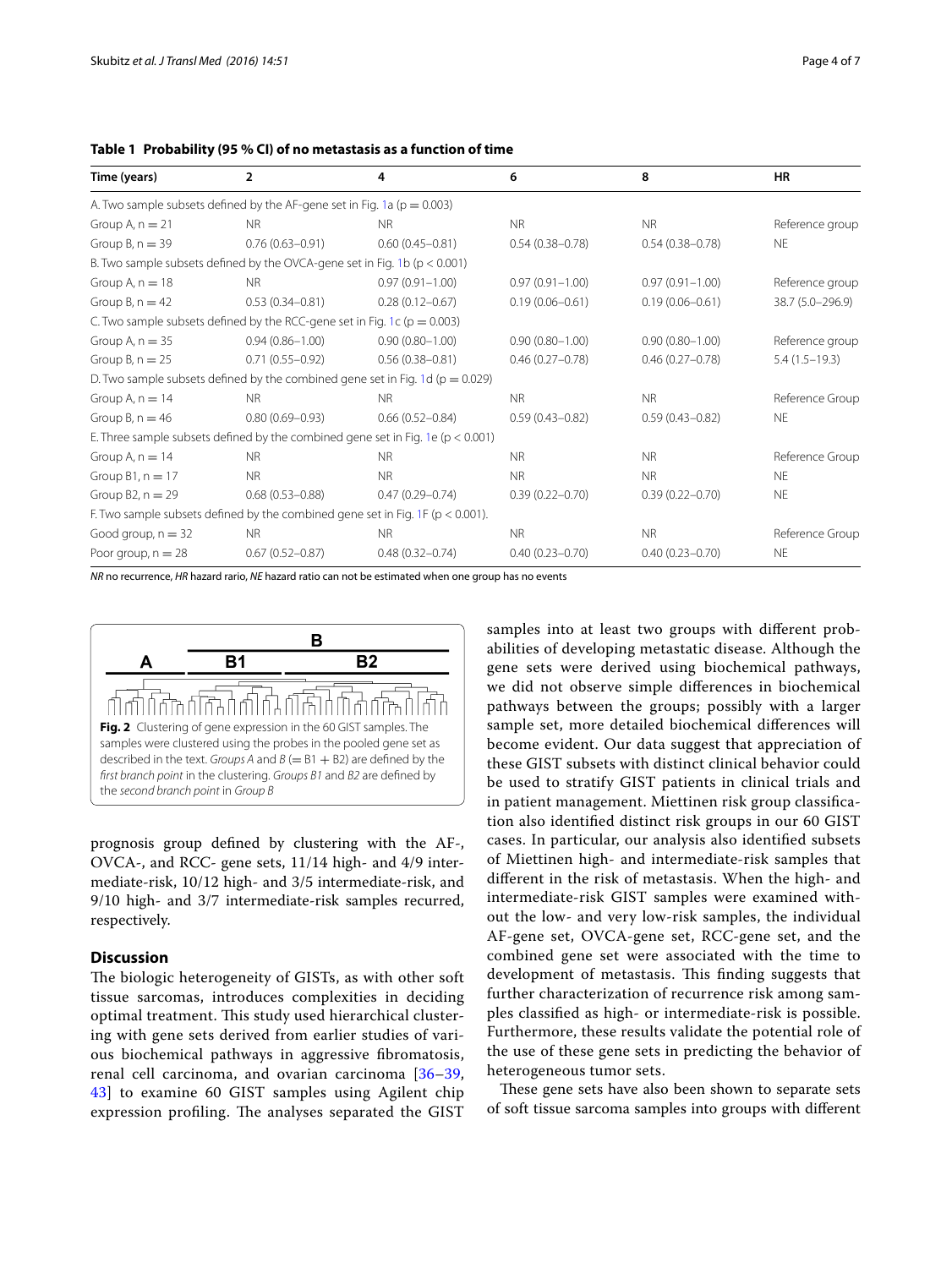

<span id="page-4-0"></span>metastatic behavior [\[25](#page-6-16), [26](#page-6-9)]. A gene set of 67 genes involved in mitosis and control of chromosome integrity, termed the complexity index in sarcomas (CINSARC), also predicts metastasis outcome in non-translocation dependent soft tissue sarcomas [[23\]](#page-6-8). Both the gene sets used here and the CINSARC [[23,](#page-6-8) [33](#page-6-17)] gene set identified subsets of the GIST samples that differed in time to recurrence. These data support the potential use of these gene sets to predict biological behavior in GIST as well as other soft tissue sarcomas. Only 11 of the 67 genes in the CINSARC gene set were also present in our pooled gene set.

Other methods of examining genetic heterogeneity may also be helpful. A recent study found that chromosomal changes detected by comparative genomic hybridization (CGH) were predictive of GIST outcome [[33\]](#page-6-17). This study, as well as a second study, also found that a "genomic index" calculated from the number of chromosomal alterations (segmental gains and losses), and number of chromosomes involved was a strong predictor of recurrence as well [\[33](#page-6-17), [44\]](#page-6-22). Another study using arraybased analysis of gene copy number separated 42 GISTs into 4 groups with different survival rates [\[35](#page-6-13)].

## **Conclusions**

Gene expression profiles may provide a useful technique to better predict long-term outcomes after surgery in patients with GIST and other sarcomas. Such information could be used to restrict the use of adjuvant therapy and reduce heterogeneity among groups in clinical trials. Due to the limited sample size of our study, we examined the identification of only two subsets of the GIST sample set with different metastatic propensity. The ability to detect multiple subgroups is highly dependent on the number of samples and the distribution of samples among the various groups. With larger sample sets, it may be possible to further refine classification and identify clinically useful heterogeneity. In addition, although gene expression analysis may provide a useful indicator of long-term outcomes, it should be used in combination with standard prognostic factors in order to have maximum predictive value [[8\]](#page-6-0). For example, in this study, further characterization of recurrence risk among samples classified as high-or intermediate-risk was possible. These results also validate the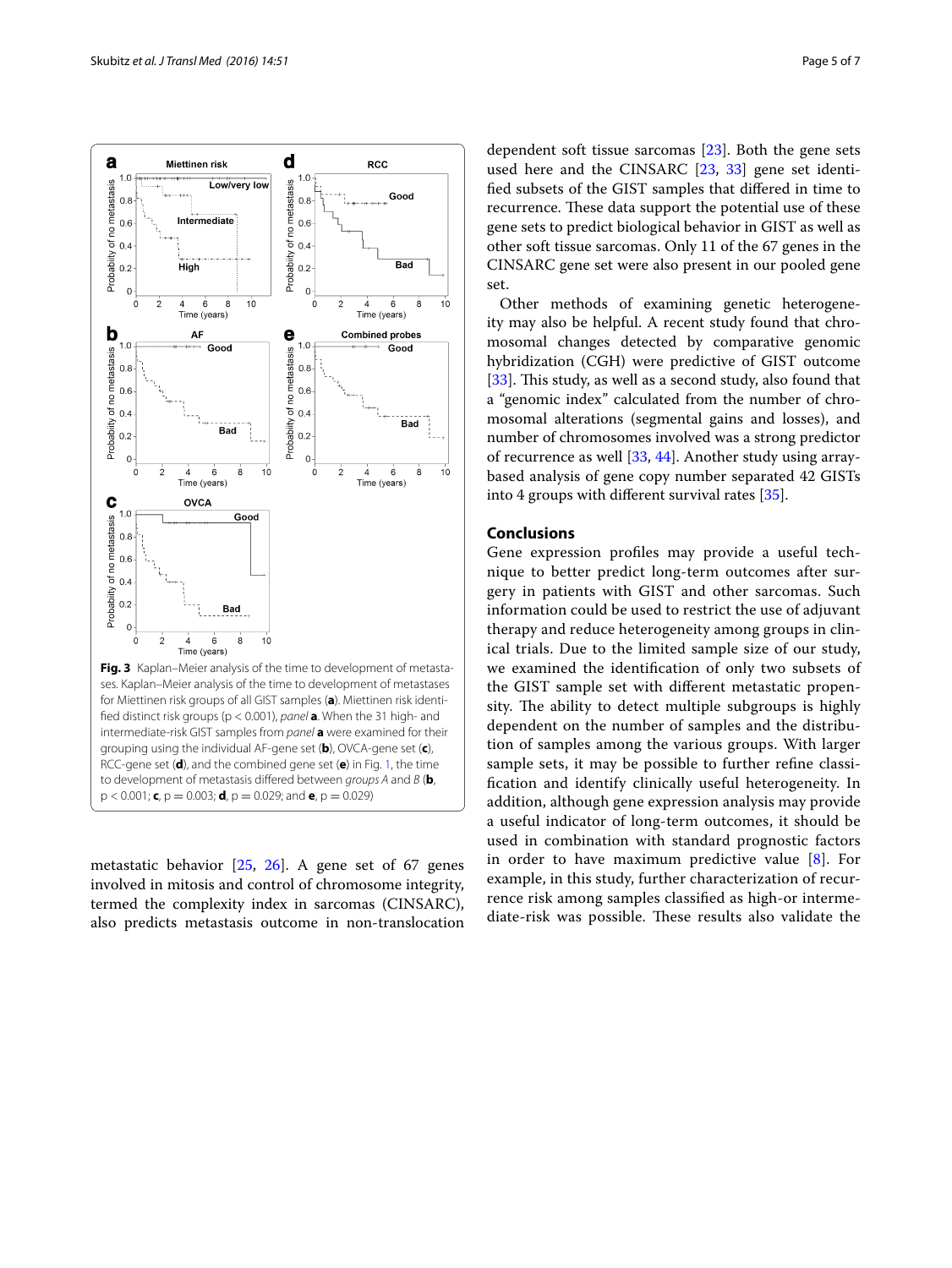## <span id="page-5-6"></span>**Table 2 Probability (95 % CI) of no metastasis as a function of time**

| Time (years)                                                                                                                               | $\overline{2}$      | 4                   | 6                   | 8                   | <b>HR</b>        |
|--------------------------------------------------------------------------------------------------------------------------------------------|---------------------|---------------------|---------------------|---------------------|------------------|
| A. Four sample subsets defined by Miettinen risk score (Fig. 3a, $p < 0.001$ )                                                             |                     |                     |                     |                     |                  |
| High risk, $n = 17$                                                                                                                        | $0.53(0.34 - 0.83)$ | $0.28(0.12 - 0.68)$ | $0.28(0.12 - 0.68)$ | $0.28(0.12 - 0.68)$ | 3.4(1.1, 10.9)   |
| Intermediate risk, $n = 14$                                                                                                                | $0.93(0.80 - 1.00)$ | $0.85(0.68 - 1.00)$ | $0.68(0.42 - 1.00)$ | $0.68(0.42 - 1.00)$ | Reference group  |
| Low risk, $n = 16$                                                                                                                         | <b>NR</b>           | <b>NR</b>           | <b>NR</b>           | No follow-up        | Not estimable    |
| Very low risk, $n = 13$                                                                                                                    | <b>NR</b>           | <b>NR</b>           | <b>NR</b>           | <b>NR</b>           | Not estimable    |
| B. Two sample subsets among the high- and intermediate-risk samples defined by the AF-gene set in Fig. 1a (Fig. 3b, $p = 0.01$ )           |                     |                     |                     |                     |                  |
| Good group, $n = 8$                                                                                                                        | <b>NR</b>           | <b>NR</b>           | No follow-up        | No follow-up        | Reference group  |
| Bad group, $n = 23$                                                                                                                        | $0.61(0.44 - 0.85)$ | $0.39(0.22 - 0.68)$ | $0.32(0.17 - 0.63)$ | $0.32(0.17 - 0.63)$ | Not estimable    |
| C. Two sample subsets among the high- and intermediate-risk samples defined by the OVCA-gene set in Fig. 1B (Fig. 3C, p < 0.001)           |                     |                     |                     |                     |                  |
| Good group, $n = 14$                                                                                                                       | <b>NR</b>           | $0.93(0.80 - 1.00)$ | $0.93(0.80 - 1.00)$ | $0.93(0.80 - 1.00)$ | Reference group  |
| Bad group, $n = 17$                                                                                                                        | $0.47(0.28-0.78)$   | $0.20(0.06 - 0.63)$ | $0.10(0.02 - 0.61)$ | $0.10(0.02 - 0.61)$ | 19.9 (2.6-154.0) |
| D. Two sample subsets among the high- and intermediate-risk samples defined by the RCC-gene set in Fig. 1c (Fig. 3d, $p = 0.045$ )         |                     |                     |                     |                     |                  |
| Good group, $n = 17$                                                                                                                       | $0.59(0.40 - 0.88)$ | $0.38(0.20 - 0.72)$ | $0.28(0.12 - 0.67)$ | $0.28(0.12 - 0.67)$ | 3.4(1.0, 12.3)   |
| Bad group, $n = 14$                                                                                                                        | $0.86(0.69 - 1.00)$ | $0.78(0.59 - 1.00)$ | No follow-up        | No follow-up        | Reference group  |
| E. Two sample subsets among the high- and intermediate-risk samples defined by the combined gene set in Fig. 1d (Fig. 3e, $p = 0.06129$ ). |                     |                     |                     |                     |                  |
| Good group, $n = 5$                                                                                                                        | <b>NR</b>           | NR.                 | No follow-up        | No follow-up        | Reference group  |
| Bad group, $n = 26$                                                                                                                        | $0.65(0.49 - 0.87)$ | $0.46(0.29 - 0.72)$ | $0.38(0.21 - 0.68)$ | $0.38(0.21 - 0.68)$ | Not estimable    |

*NR* no recurrence, *HR* hazard ratio, *NE* hazard ratio can not be estimated when one group has no events

potential role of the use of these gene sets in predicting the behavior of heterogeneous tumor sets. Several different gene sets appear to separate the samples into 2 groups with different behavior.

## **Additional file**

<span id="page-5-5"></span>**[Additional file 1: Figure S1.](http://dx.doi.org/10.1186/s12967-016-0802-3)** Clustering of gene expression in the 60 GIST samples. The samples were clustered using the probes in the indicated gene set as described in the text. Panel A, all probes; panel B, AF-gene set; panel C, OVCA-gene set; panel D, RCC-gene set.

#### **Abbreviations**

GIST: gastrointestinal stromal tumor; RCC: clear cell renal cell carcinoma; OVCA: ovarian cancer; AF: aggressive fibromatosis.

#### **Authors' contributions**

KMS, KG, APNS, WX participated in study design, data analysis, and helped draft the manuscript. JK participated in data analysis, and helped draft the manuscript. All authors read and approved the final manuscript.

#### **Author details**

<sup>1</sup> Department of Medicine, The University of Minnesota Medical School, Minneapolis, MN, USA. <sup>2</sup> Masonic Cancer Center, The University of Minnesota Medical School, Minneapolis, MN, USA. 3 Department of Biochemistry and Medical Genetics, Faculty of Medicine, University of Manitoba, The Research Institute of Oncology and Hematology, Cancer Care, Winnipeg, MA, Canada. 4 Division of Biostatistics, University of Minnesota School of Public Health, Minneapolis, USA. 5 Department of Laboratory Medicine and Pathology, University of Minnesota Medical School, Minneapolis, MN, USA.

#### **Acknowledgements**

Supported in part by the Karen Wyckoff Rein in Sarcoma Foundation, NIH P30 CA77598 for utilizing the support of the Biostatistics and Bioinformatics Core of the University of Minnesota Masonic Cancer Center shared resources, and the Minnesota Supercomputing Institute (MSI) at the University of Minnesota.

We thank Dr. Frederick Chibon for generously providing the expression data and Michael Franklin for editorial assistance. Presented in part at the 20th annual meeting of the Connective Tissue Society, November 4–7, Salt Lake City, 2015.

#### **Competing interests**

The authors declare that they have no competing interests.

Received: 2 December 2015 Accepted: 26 January 2016 Published online: 13 February 2016

#### **References**

- <span id="page-5-0"></span>1. Corless CL, Barnett CM, Heinrich MC. Gastrointestinal stromal tumours: origin and molecular oncology. Nat Rev Cancer. 2011;11(12):865–78.
- <span id="page-5-1"></span>2. Hirota S, Isozaki K, Moriyama Y, Hashimoto K, Nishida T, Ishiguro S, Kawano K, Hanada M, Kurata A, Takeda M, et al. Gain-of-function mutations of c-kit in human gastrointestinal stromal tumors. Science. 1998;279(5350):577–80.
- <span id="page-5-2"></span>3. Casali PG, Blay JY, ECECPO. Soft tissue sarcomas: ESMO Clinical Practice Guidelines for diagnosis, treatment and follow-up. An Oncol. 2010;21(Suppl 5):v198–203.
- <span id="page-5-3"></span>4. Joensuu H, DeMatteo RP. The management of gastrointestinal stromal tumors: a model for targeted and multidisciplinary therapy of malignancy. Annu Rev Med. 2012;63:247–58.
- <span id="page-5-4"></span>5. Corless CL, Ballman KV, Antonescu CR, Kolesnikova V, Maki RG, Pisters PW, Blackstein ME, Blanke CD, Demetri GD, Heinrich MC, et al. Pathologic and molecular features correlate with long-term outcome after adjuvant therapy of resected primary GI stromal tumor: the ACOSOG Z9001 trial. J Clin Oncol. 2014;32(15):1563–70.
- 6. Dematteo RP, Ballman KV, Antonescu CR, Maki RG, Pisters PW, Demetri GD, Blackstein ME, Blanke CD, von Mehren M, Brennan MF, et al. Adjuvant imatinib mesylate after resection of localised, primary gastrointestinal stromal tumour: a randomised, double-blind, placebo-controlled trial. Lancet. 2009;373(9669):1097–104.
- 7. Joensuu H, Eriksson M, Sundby Hall K, Hartmann JT, Pink D, Schutte J, Ramadori G, Hohenberger P, Duyster J, Al-Batran SE, et al. One vs three